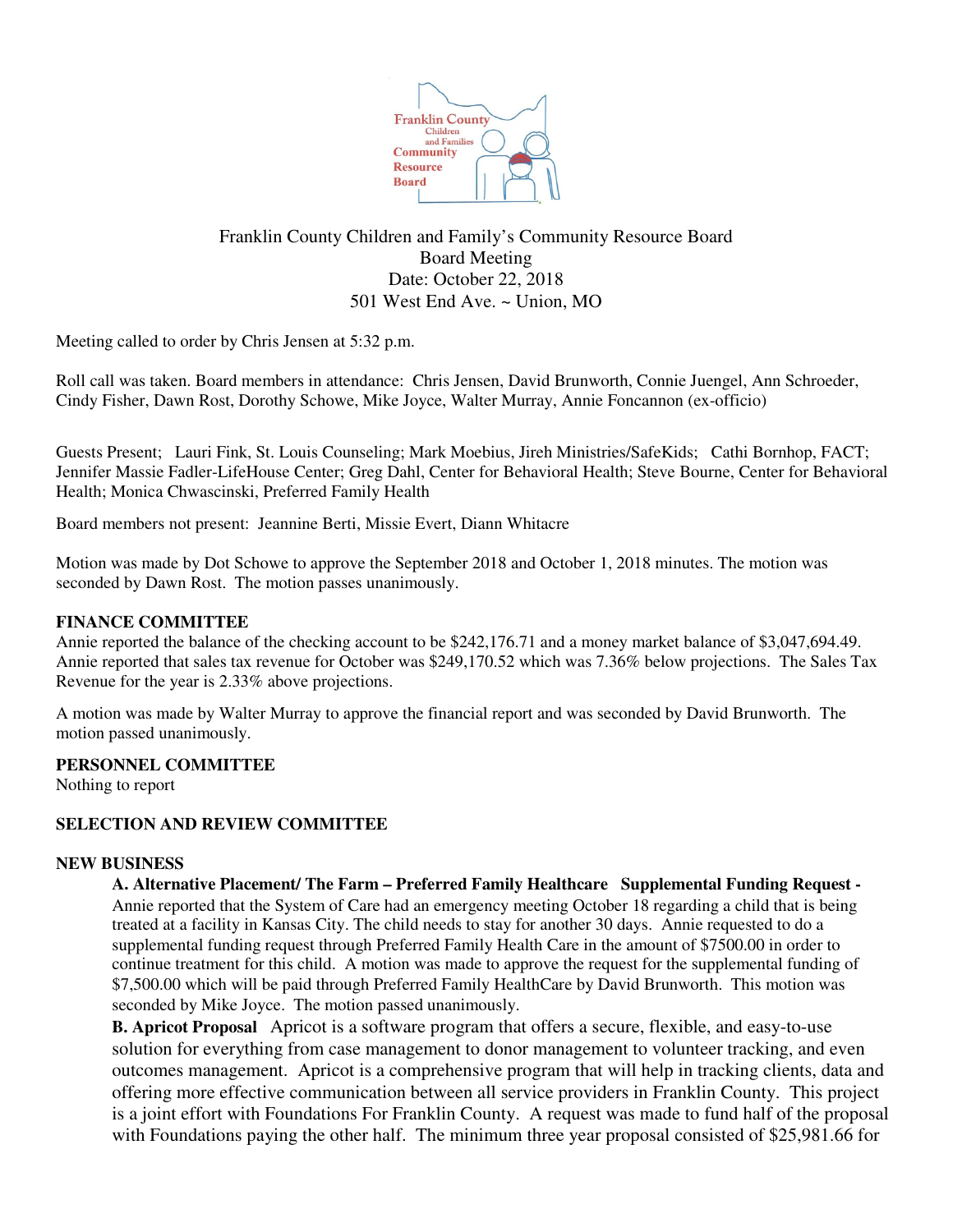three years of license fees and a onetime fee of \$2,950.00 for the initial software core setup. Discussion took place. A motion was made by Ann Schroeder to fund half of this project. The motion was seconded by Dawn Rost. The motion passed unanimously.

**C. December Meeting Schedule** A motion was made by David Brunworth that no meeting be held in December subject to emergency. The motion was seconded by Mike Joyce. The motion passed unanimously.

### **OLD BUSINESS**

**A. Life House Center – Update on progress** LifeHouse reported that they have met 2 of the 4 benchmarks for October and the other 2 have solid dates. The first benchmark was to recruit 20 new volunteers. They have 25 new volunteers. The second benchmark is to host the first career night with vendors. This benchmark has changed in that they will there will be volunteers form the community coming in to do 6 week classes such as filling out applications, providing appropriate interview attire, practicing interviewing skills, providing other necessary resources. They will also be taking students our into the community November 13, 2018 to various businesses to obtain these skills, as of today there are 10 businesses on the list. The third benchmark is to host a seminar on human trafficking. School Resource Officers are coming on November 6, 2018 to present. The fourth is to have a weekly team meeting to deal with stress, depression and anxiety to be held on Thursdays before dinner. The first meeting had 60 students in attendance. It was reported they have team meetings before the daily dinner with various subjects being discussed.

# **EXECUTIVE DIRECTOR'S REPORT**

- **A. Franklin County System of Care** Annie reported that the SOC has been going very well. They are seeing successes. She reported they are working on communication between Children's Division, Juvenile Division and Law Enforcement. Annie plans on using CIT training and officers to work on this issue. Mike Joyce will be helping as needed to facilitate.
- **B.** Fall Institute The 2018 Fall Institute will be held November 2<sup>nd</sup> at Trinity PresbyterianC hurch on Highway 47. Information and signup is on FCCRB website and it is open to the public. Annie has posted on Facebook and is actively obtaining entrants. There will be 5 breakout sessions. The Sheriff's Department asked to do one. They will be presenting on social media and human trafficking and how it effects youth. Emma Tholen is doing one on self-regulation and the use of the time in box. One that has been very popular is using strength to change behavior which is being presented by Kim Farris-Wilson. Another session is conscious discipline being presented by Union Parents as Teachers. The other is Protective Factors being presented by NCADA.

**C. Homeless Task Force Update** Annie reported that members of the Washington City Council attended the October Task Force meeting. Tonight members of the Task Force are attending and presenting at the Washington City Council meeting. The task force is working vigorously to deal with today's homeless and set up the infrastructure to better serve this population in the future.

#### **ANNOUNCEMENTS**

#### **CLOSED SESSION**

A motion was made by Dawn Rost to go into closed session pursuant to RSMo 610.021 Section 12 of the Franklin County Children and Families Community Resource Board. The purpose of which is to evaluate request for funding and make determinations on future contracts for services and Section 2 Leasing, purchase or sale of real estate by a public governmental body where public knowledge of the transaction might adversely affect the legal consideration therefor. Motion was seconded by Dot Schowe. Roll call vote was taken. Cindy Fisher- YEA, Mike Joyce- YEA, Connie Juengel- YEA, Chris Jensen- YEA, Dawn Rost- YEA, David Brunworth- YEA, Dorothy Schowe-YEA, Ann Schroeder-YEA

Motion was made to end closed session by Mike Joyce, seconded by Connie Juengel. Roll call vote was taken; Cindy Fisher- YEA, Chris Jensen- YEA, Dawn Rost-YEA, David Brunworth-YEA, Dorothy Schowe-YEA, Ann Schroeder-YEA